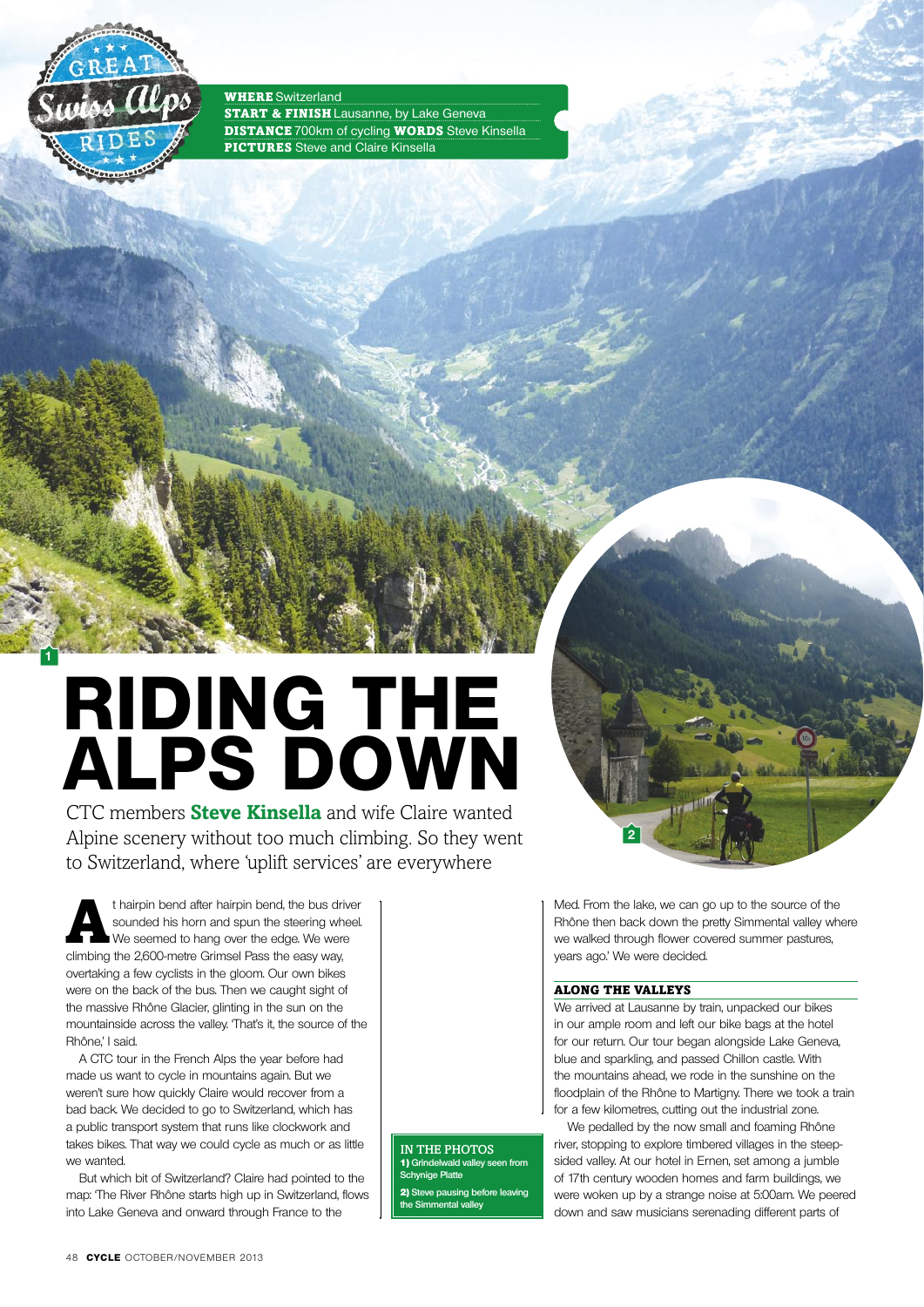







### **"We passed the funicular to the Reichenbach Falls, where Sherlock Holmes met his end, and entered a wide valley, with waterfalls cascading from vertical cliffs of purple rock"**

the village. It was a saint's day. We were ready for an early breakfast, but although everyone else was up, the hotel proprietor wasn't, so we breakfasted at the bakery. The baker lady seemed used to this and told us she would settle with the hotel.

We rode through upland fields and woods in glorious sunshine, criss-crossing the babbling Rhône over little bridges. On a mixture of tarmac and unsurfaced gravel tracks, we travelled to Oberwald. And then we had to get across the mountains to the Simmental valley. Our route was the Grimsel Pass… That's when we boarded the bus with our bikes.

#### IN THE PHOTOS

3) **Walking on Schynige Platte** 4) **Claire with the bikes at Chateau Chillon, Montreaux. The upper Rhône valley is ahe** 5) **Cyclepaths and trains are both abundant** 6) **Morning view from the balcony at Meiringen**

#### Past the snow line

The bus climbed into the clouds. There was snow on the rocks by the roadside. Eventually we were on the level alongside an icy black and threatening lake, Totensee ('Dead Lake'). The bus stopped. We got off, took down our bikes, and chatted to the cyclists we had passed earlier.

After a warming coffee in the café, and wearing everything we had, we descended past impressive but ugly hydroelectric works, past blue gentians on the snow line, down into green grass, sunshine, and meadow flowers again. We eventually stopped at a café to unfreeze, and then followed the valley to Meiringen, the home of meringues.

We passed the funicular to the Reichenbach Falls, where Sherlock Holmes met his end, and entered a wide flat valley with waterfalls at the sides, cascading from vertical cliffs of purple rock. We arrived at our B&B, were welcomed by a talkative anglophile landlady, and had rosti, a cheap and energy-filled meal of fried potatoes,  $\rightarrow$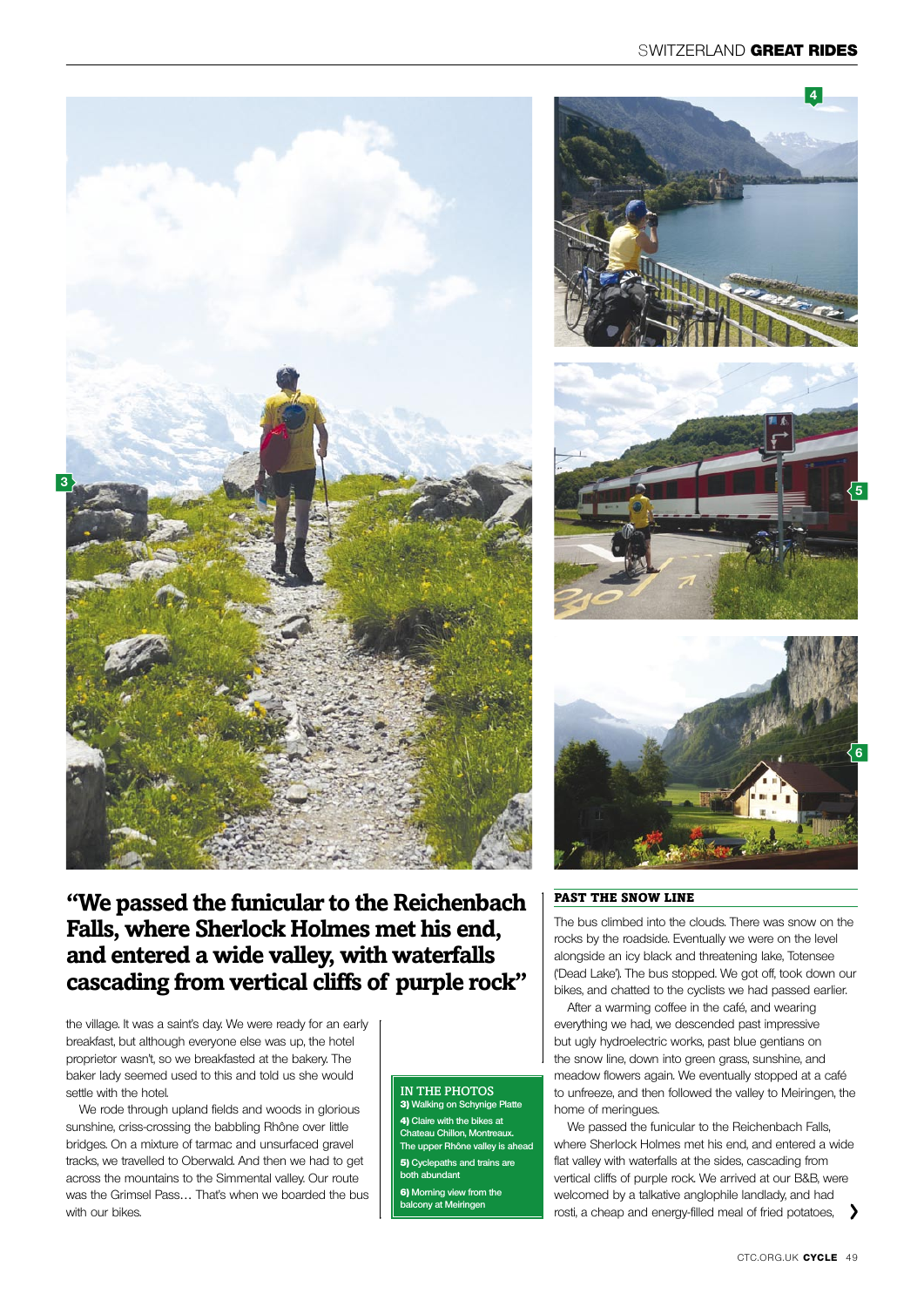



gg and vegetables, in a local eatery.

Next day we were on a bus again, making a beautiful and tortuous climb to Grosse Scheidegg at 2,100m. Again we felt like cheats as we had coffee with cyclists who had done it the proper way. We did ride down. Only postbuses and bikes (and it seemed one or two locals' cars) are allowed on this pass, which is just wide enough for a bus. Cyclists ascending or descending are warned to stop for the buses.

#### WHAT GOES UP...

We made the twisting descent into grassy meadows, through Grindelwald, and had afternoon tea in the sun. Then we continued along one of the many narrow original roads that have now become designated cycling routes, rising and falling along the valley side, avoiding the main motor road.

Our day ended when we reached Wilderswil, near Interlaken. From our hotel balcony, we watched the snowclad peaks of the Monch, Eiger and Jungfrau change in



**yourself**

 **Switzerland is quite expensive, but there are things you can do to limit spending. Swiss hotels have a generous breakfast, which we made last until tea-time. Restaurants were happy to divide a meal onto two plates, which for relatively light eaters halved the cost of evening meals. Other tips for economy are to eat before 6:00pm at the 'day' rate (which we didn't find practical) and to use supermarket cafés. Swiss trains, while very efficient, are not cheap. We had pre-bought half price travel cards.**

colour as the sun slowly set.

For a day off the bikes, we took a cog railway ride to Schynige Platte, a high floral plateau. There's a place to borrow walking boots for the day, so we followed marked trails on the ridge on foot. The sky was clear blue and we looked out over white peaks in all directions. Down in the valleys, the transport system was a perfect model railway, with buses, several gauges of track, funiculars and cable cars all moving in harmony.

Back down, we cycled the Lauterbrunnen valley, a beautiful chasm with the mountains towering above, then we headed along the Thun lakeside. As we neared the Simmental valley, the sky darkened and a storm broke. For a few days, mountain tops were shrouded in mist and rain, but there was beauty in the clouds scudding along the dark green tree line and the flower-garlanded wooden buildings in which we stayed. As we climbed from the Simmental into Gruyere country, with its rolling majesty and even more cows, the sun shone again.

Too soon it was the last day. There was Lake Geneva again, blue under a cloudless sky. We dropped down, down, and down an exhilarating series of hairpins to the lake at Vevey, where we ambled along the lakeside promenades in the sun. Returning to the starting point of our tour via the main road, traffic was light as it was a Sunday and for the first time we saw many road cyclists on carbon fibre bikes.

After repacking our bikes, we took an underground train for a last evening meal by the lakeside.

'How's your back?' I asked Claire.

'What?' she said. 'I'd forgotten about that since the day we left home!'